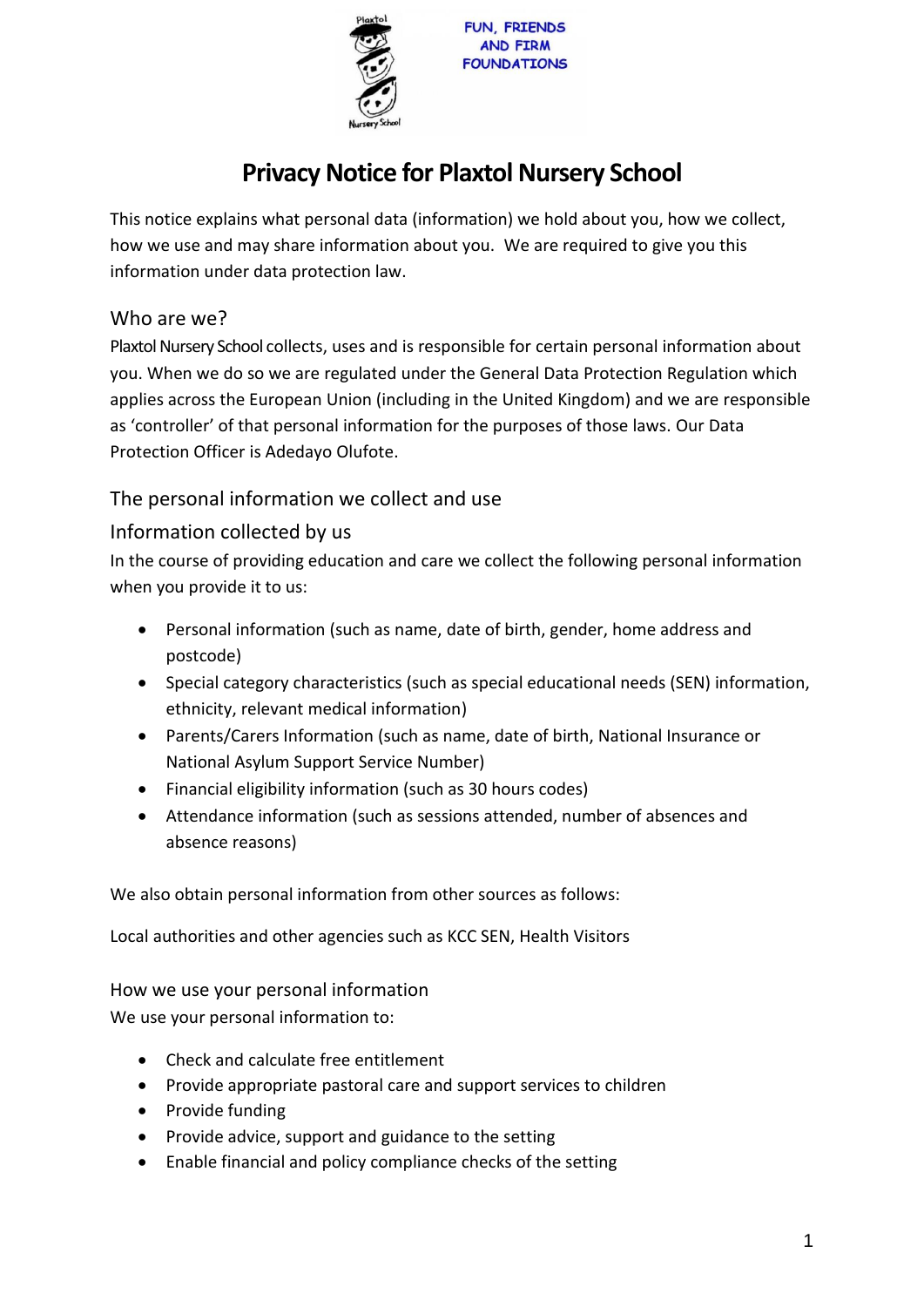- Assess and improve the quality of our services
- Comply with the law regarding data sharing
- Safeguard children

How long your personal data will be kept

We will hold financial information securely and retain it for 7 years, after which the information is archived or securely destroyed.

We will hold your personal information securely and retain it from the child /young person's date of birth until they reach the age of 25, after which the information is archived or securely destroyed.

Reasons we can collect and use your personal information

We collect and use personal information to comply with our legal obligations under section 537A of the Education Act 1996, section 83 of the Children Act 1989, and to carry out tasks in the public interest. If we need to collect special category (sensitive) personal information, we rely upon reasons of substantial public interest (equality of opportunity or treatment).

Who we share your personal information with

- Department for Education (DfE) (statutory for early years funding and policy monitoring)
- Kent County Council Management Information & Finance (to provide funding)
- Other local authorities, or other early years settings, to resolve duplicate claims and funding queries
- Kent County Council teams working to improve outcomes for children and young people
- Commissioned providers of local authority services (such as education services)
- Local multi-agency forums which provide SEND advice, support and guidance (such as EY Local Inclusion Forum Team (EY LIFT))
- Schools that you attend after leaving us
- Partner organisations signed up to the Kent & Medway Information Sharing Agreement, where necessary, which may include Police, school nurses, doctors and mental health workers and Kent Community Health NHS Foundation Trust
- Contracted providers of services (such as external photographers and catering providers) where consent has been given

We will share personal information with law enforcement or other authorities if required by applicable law.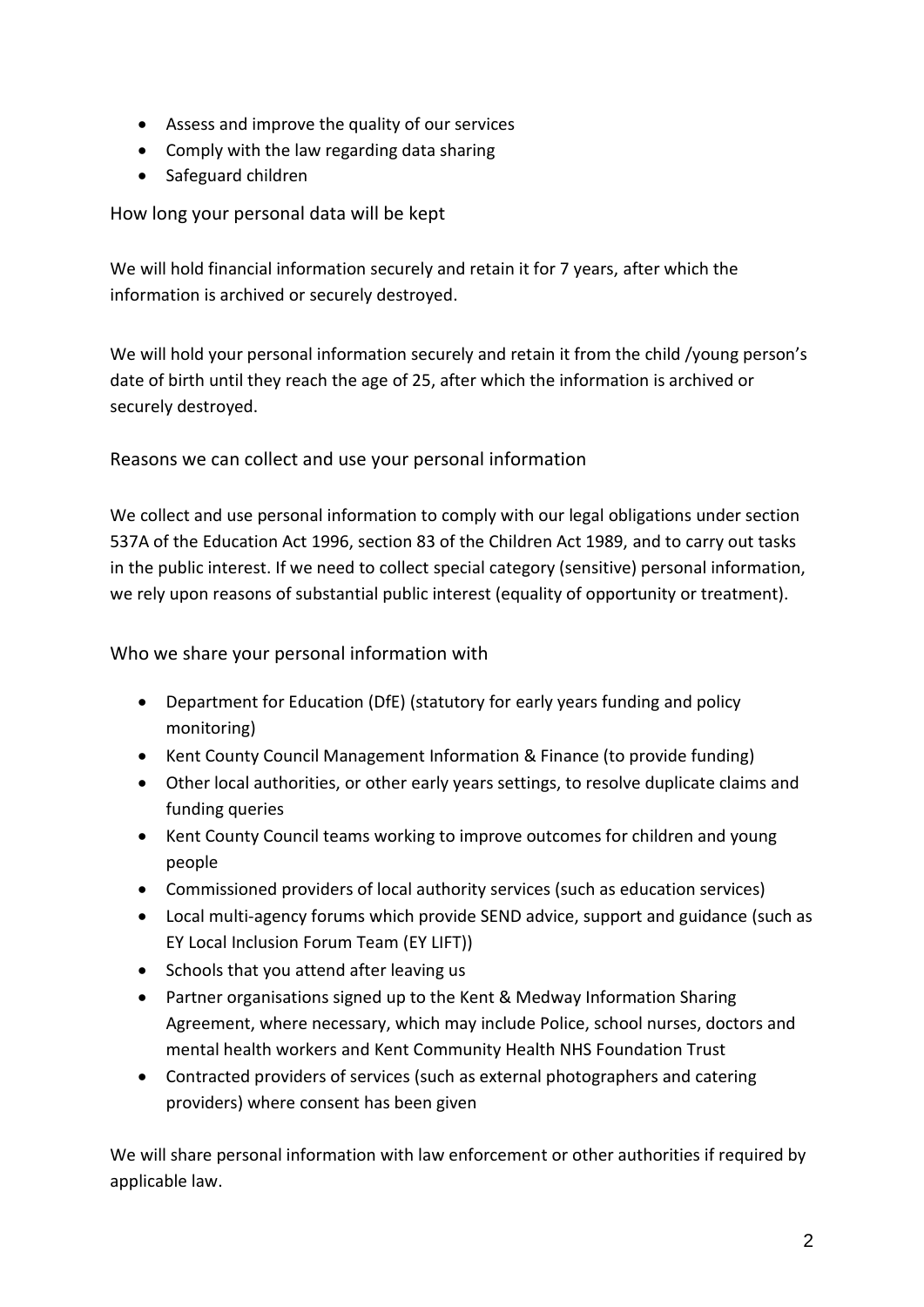#### **The National Pupil Database (NPD)**

We are required by law, to provide information about our pupils to the DfE as part of statutory data collections such as the school census and early years' census. Some of this information is then stored in the NPD. The law that allows this is the Education (Information About Individual Pupils) (England) Regulations 2013.

The NPD is owned and managed by the DfE and contains information about pupils in schools in England. It provides invaluable evidence on educational performance to inform independent research, as well as studies commissioned by the DfE. It is held in electronic format for statistical purposes. This information is securely collected from a range of sources including schools, local authorities and awarding bodies.

The DfE may share information about our pupils from the NPD with third parties who promote the education or well-being of children in England by:

- conducting research or analysis
- producing statistics
- providing information, advice or guidance

The DfE has robust processes in place to ensure the confidentiality of our data is maintained and there are stringent controls in place regarding access and use of the data. Decisions on whether DfE releases data to third parties are subject to a strict approval process and based on a detailed assessment of:

- who is requesting the data
- the purpose for which it is required
- the level and sensitivity of data requested: and
- the arrangements in place to store and handle the data

To be granted access to pupil information, organisations must comply with strict terms and conditions covering the confidentiality and handling of the data, security arrangements and retention and use of the data.

## Your Rights

Under the GDPR you have rights which you can exercise free of charge which allow you to:

- Know what we are doing with your information and why we are doing it
- Ask to see what information we hold about you (Subject Access Request)
- Ask us to correct any mistakes in the information we hold about you
- Object to direct marketing
- Make a complaint to the Information Commissioners Office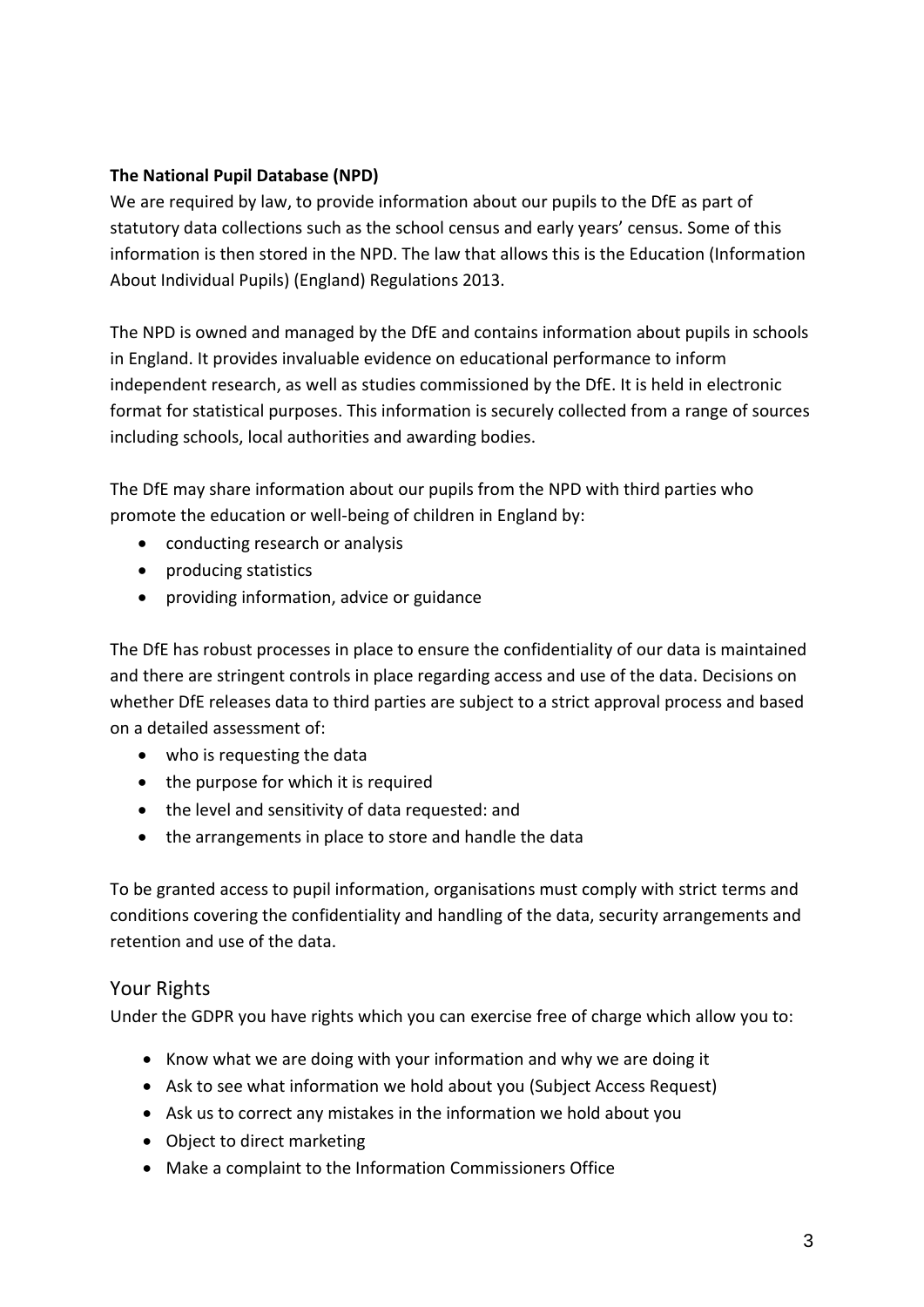• Withdraw consent (if applicable)

Depending on our reason for using your information you may also be entitled to:

- Ask us to delete information we hold about you
- Have your information transferred electronically to yourself or to another organisation
- Object to decisions being made that significantly affect you
- Object to how we are using your information
- Stop us using your information in certain ways

We will always seek to comply with your request however we may be required to hold or use your information to comply with legal duties. Please note: your request may delay or prevent us delivering a service to you.

For further information about your rights, including the circumstances in which they apply, see the guidance from the UK Information Commissioners Office (ICO) on individuals' rights under the General Data Protection Regulation.

If you would like to exercise a right, please contact

Adedayo Olufote, Plaxtol Memeorial Hall, School Lane, Plaxtol, Sevenoaks,

TN15 0QD

Email address: [info@plaxtolnurseryschool.co.uk](mailto:info@plaxtolnurseryschool.co.uk)

#### Keeping your personal information secure

We have appropriate security measures in place to prevent personal information from being accidentally lost, or used or accessed in an unauthorised way. We limit access to your personal information to those who have a genuine business need to know it. Those processing your information will do so only in an authorised manner and are subject to a duty of confidentiality.

We also have procedures in place to deal with any suspected data security breach. We will notify you and any applicable regulator of a suspected data security breach where we are legally required to do so.

### Who to Contact and Where to go for Further Information

Please contact

Adedayo Olufote, Plaxtol Memeorial Hall, School Lane, Plaxtol, Sevenoaks,

TN15 0QD